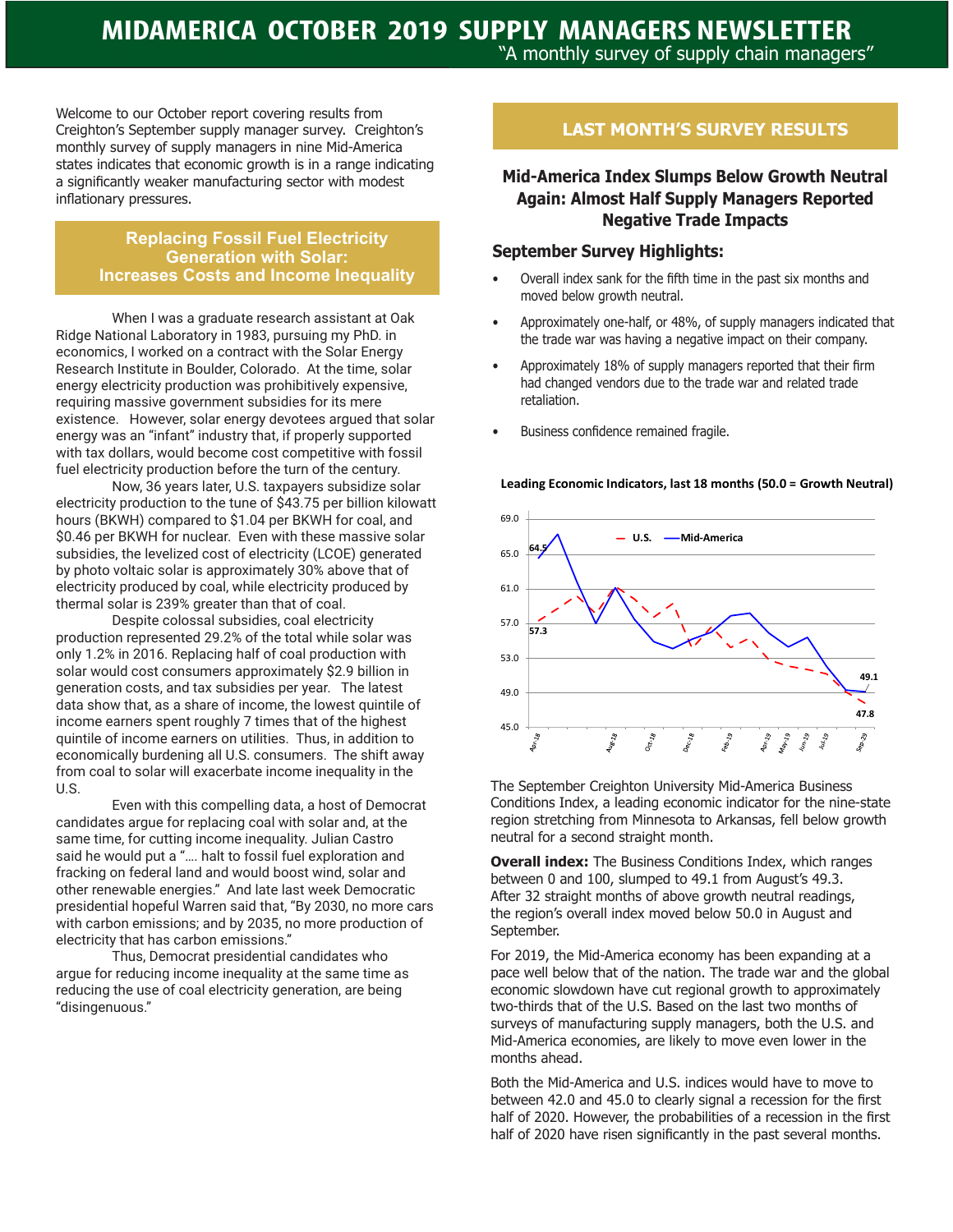**Employment:** The September employment index increased to a weak 46.7 from August's 45.1, which was the lowest in 34 months.

For 2019, Mid-America annualized employment growth has been 0.8% compared to a much higher 1.3% for the U.S. This month almost one-half, or 48.0%, of supply managers reported that the trade war has had a negative impact on their business hiring and operations.

**Wholesale Prices:** The wholesale inflation gauge for the month indicated reduced inflationary pressures with a wholesale price index of 55.3 from 63.4 in August. Tariffs have, to date, have had little impact on our wholesale inflation gauge.

Moderate wholesale inflation from our survey and national surveys support another Federal Reserve rate cut. I expect the Federal Reserve to reduce short-term interest rates again at its September meetings. Record low interest rates by global central banks and a strong U.S. dollar are pushing the Fed to continue reducing rates.

**Confidence:** Looking ahead six months, economic optimism, as captured by the September Business Confidence Index, improved slightly to 47.7 from August's 45.0, a 35-month low for the confidence reading.

I expect business confidence to depend heavily on trade talks with China, and the passage of the nation's trade agreement with Canada and Mexico, or USMCA. Quick passage of USMCA is very important for the regional economy.

**Inventories:** Companies shrank inventories of raw materials and supplies for the month, but at a lower pace with an index of 46.4, which was higher than August's inventory index of 41.5. This is yet another signal of weak business confidence as manufacturers reduce their inventories of raw materials and supplies based on an anemic sales outlook.

Regarding buying from abroad, 18% of supply managers indicated that their firm had changed vendors due to tariffs and retaliation. Said one supply manger, In some of the cases we have not changed suppliers, but have changed the location of manufacturing away from China to another country.

As reported by one supply manager, "(I) spent 2 weeks in China and Malaysia in September. Interesting to see China manufacturers building in other Asiana countries to avoid tariffs."

**Trade:** The regional trade numbers were down again with both export orders and imports falling. The new export orders index sank to 36.2, down from August's 39.6, and the import index increased slightly to 42.4 from 42.3 in August.

**Other survey components:** Other components of the September Business Conditions Index were new orders at 47.6 down from August's 48.8; the production or sales index moved lower to 50.0 from August's 52.6; and speed of deliveries of raw materials and supplies index at 56.0 was down from last month's 58.6.

The Creighton Economic Forecasting Group has conducted the monthly survey of supply managers in nine states since 1994 to produce leading economic indicators of the Mid-America economy. States included in the survey are

Arkansas, Iowa, Kansas, Minnesota, Missouri, Nebraska, North Dakota, Oklahoma and South Dakota.

The forecasting group's overall index, referred to as the Business Conditions Index, ranges between 0 and 100. An index greater than 50 indicates an expansionary economy over the course of the next three to six months.

The Business Conditions Index is a mathematical average of indices for new orders, production or sales, employment, inventories and delivery lead time. This is the same methodology, used since 1931 by the Institute for Supply Management (ISM), formerly the National Association of Purchasing Management. The Mid-America report is produced independently of the national ISM.

## **MID-AMERICA STATES**

**ARKANSAS:** : The September Business Conditions Index for Arkansas increased slightly to 48.3 from August's 48.2. Components of the index from the monthly survey of supply managers were new orders at 44.2, production or sales at 49.6, delivery lead time at 56.5, inventories at 47.1, and employment at 44.3. Construction activity remained strong in the state. Both durable and nondurable manufacturers experienced solid growth over the past several months. However, new orders and hiring among manufacturers for the last two months signal slowing economic conditions in the state.

**IOWA:** The state's overall Business Conditions Index sank below the 50.0 threshold for second straight month to 49.6 from August's 49.7. Components of the overall index from the monthly survey of supply managers were new orders at 45.9, production or sales at 49.1, delivery lead time at 57.0, employment at 48.3, and inventories at 47.9. Construction activity remained strong in the state. Both durable and nondurable manufacturers experienced solid growth over the past several months. However, new orders and hiring among manufacturers for the last two months signal slowing economic conditions. Ethanol producers in the state report significant pullbacks in the economic activity.

**KANSAS:** The Kansas Business Conditions Index for September rose to 51.1 from August's 49.9. Components of the leading economic indicator from the monthly survey of supply managers were new orders at 51.4, production or sales at 48.7, delivery lead time at 57.5, employment at 49.2, and inventories at 48.8. Durable and nondurable goods producers have been expanding at a slow, but positive pace, over the past several months. However, survey results over the past two months point to even slower growth in the months ahead.

**MINNESOTA:** The September Business Conditions Index for Minnesota fell to 48.4 from 48.6 in August. Components of the overall September index from the monthly survey of supply managers were new orders at 49.7, production or sales at 49.7, delivery lead time at 56.3, inventories at 43.1, and employment at 44.6. Construction activity in the state remains very strong even as durable and nondurable goods manufacturers reported pullbacks in economic activity. Medical equipment manufacturers are bucking the downward trend with solid gains, while food processors and ethanol producers continue to experience pullbacks in economic activity.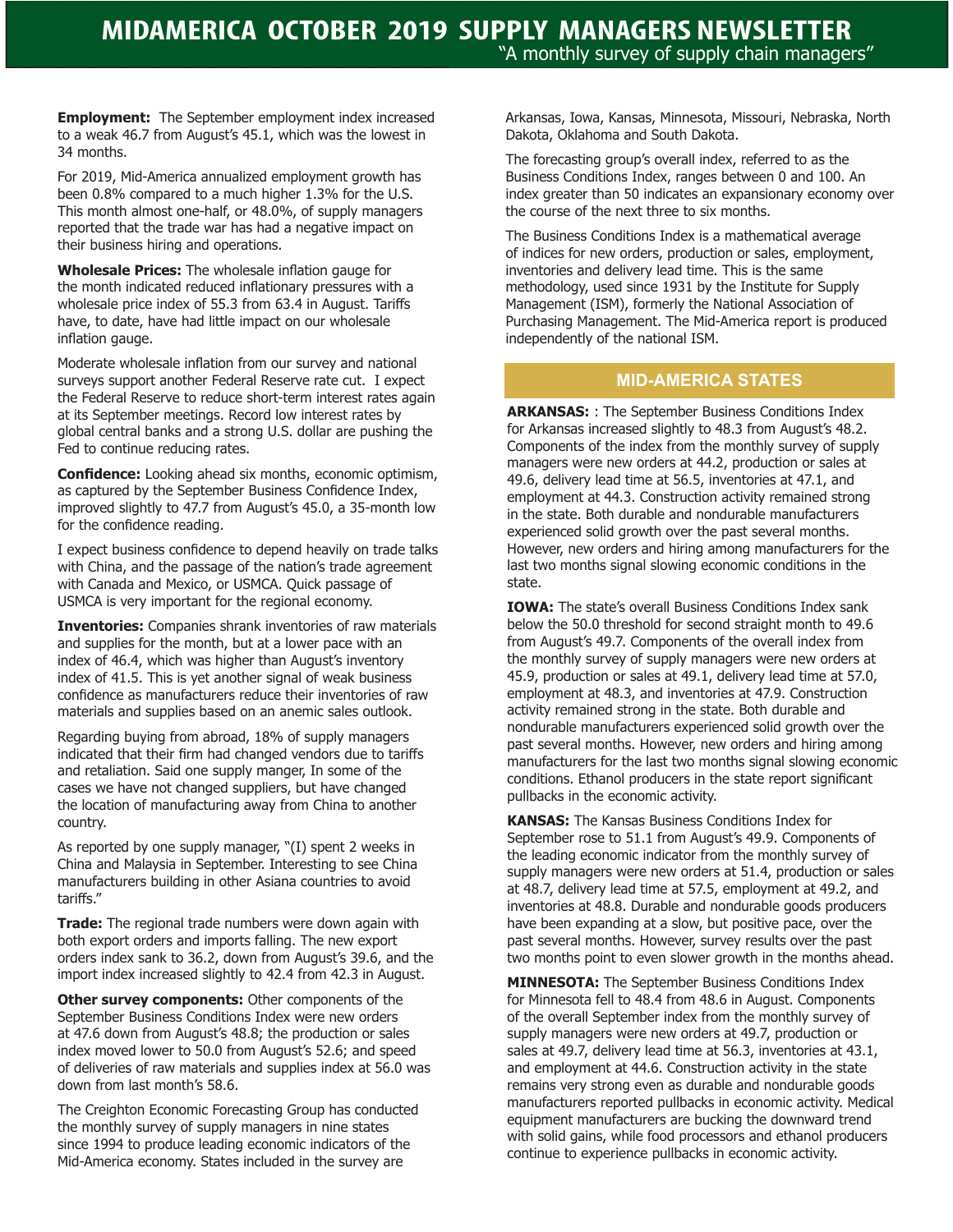"A monthly survey of supply chain managers"

**MISSOURIi:** The September Business Conditions Index for Missouri slumped to 49.2 from August's 50.1. Components of the overall index from the survey of supply managers were new orders at 48.9, production or sales at 48.8, delivery lead time at 55.2, inventories at 42.3, and employment at 48.8. Construction activity in the state continues to improve. Both durable and nondurable goods manufacturers are experiencing essentially flat growth with new orders and other indicators pointing to slow to no growth in the months ahead for manufacturing in the state with nonmanufacturing expanding at a slower pace.

**NEBRASKA:** After falling below growth neutral for August, Nebraska's Business Conditions Index once moved slightly into growth positive territory. The state's overall index climbed to 50.6 from August's 49.3. Components of the index from the monthly survey of supply managers were new orders at 49.3, production or sales at 49.0, delivery lead time at 57.1, inventories at 48.2, and employment at 49.4. Construction activity in the state continues to improve. Both durable and nondurable goods manufacturers are experiencing almost flat growth with new orders and other indicators pointing to slow to no growth in the months ahead for manufacturing in the state with non-manufacturing expanding at a slower pace.

**NORTH DAKOTA:** The September Business Conditions Index for North Dakota slipped to 50.1 from 51.2 in August. Components of the overall index were new orders at 49.2, production or sales at 49.4, delivery lead time at 56.6, employment at 47.7, and inventories at 47.4. Growth in the state's large energy sector and related industries has slowed for much of 2019. Slow growth in the state's durable goods manufacturing sector offset pullbacks among nondurable goods producers in the state. Overall growth in the state economy will remain positive, but slower in the final quarter of 2019.

**OKLAHOMA:** After moving below growth neutral for August, Oklahoma's Business Conditions Index once again advanced into positive territory in September. The overall index from a monthly survey of supply managers for September rose to 50.1 from August's 49.2. Components of the overall September index were new orders at 49.2, production or sales at 49.4, delivery lead time at 56.7, inventories at 47.5, and employment at 47.8. Growth in the state's large energy sector and related industries has slowed for much of 2019. Business pullbacks among the state's durable goods and nondurable goods manufacturing sectors offset improving growth among the state's nonmanufacturing sector. Overall growth in the state economy will remain positive, but slower in the final quarter of 2019 due to negative spillover from manufacturing.

**SOUTH DAKOTA:** The September Business Conditions Index for South Dakota sank to 47.8 from August's 48.3. Components of the overall index from the September survey of supply managers in the state were new orders at 42.6, production or sales at 49.5, delivery lead time at 56.5, inventories at 47.2, and employment at 43.2. Construction activity in the state continues to improve. Both durable and nondurable goods manufacturers are experiencing almost flat growth with new orders and other indicators pointing to slow to no growth in the months ahead for manufacturing in the state with nonmanufacturing expanding at a slower pace.



# THE BULLISH NEWS

- The U.S. unemployment rate fell to 3.5%, its lowest level since 1969. This is good news for workers but not such good news for companies searching for workers.
- The U.S. inflation rate, as measured by the consumer price index (CPI), rose by 1.7% Aug. 2018 to Aug. 2019. The core CPI, which excludes prices of food and energy, climbed by a higher 2.4% over the same period. In my judgment, the inflation rate is getting a bit too high to be ignored by the Federal Reserve.
- The percentage of discouraged (not in labor market) continues to expand, albeit slowly.

# THE BEARISH NEWS

- The U.S. economy added only 136,000 jobs in September. This is just another signal that U.S. growth is slowing.
- Year-over-year average hourly wage for September sank to 2.9% from 3.2% in August to \$28.09 per hour.
- Both Creighton's and the Institute for Supply Management's (ISM) index fell below growth neutral for September. ISM's reading plummeted to its lowest level since the 2008-09 recession.
- gender nonconforming identities has brought to light the importance of non-binary gender inclusivity." Even George Orwell did not see this one coming.

## **THE OUTLOOK**

**Conference Board.** "Through the first half of 2019, the slowdown of global growth has clearly taken hold, and we do not see an easy way back up for now. The slowdown has been extraordinary synchronized around the globe, impacting the United States, Europe, China, India and large Latin American economies, notably Brazil and Mexico. At the same time, looking at our leading economic indicators, the risk of outright recession is still low for most large economies, with the exception of the United Kingdom due to Brexit, and possibly Brazil due to high unemployment and persistent ambiguity regarding reforms. But we are also getting more concerned about the growth trajectories in Germany and Japan, which create potential downside risk to the outlook. More broadly, the ongoing uncertainties with regard to trade disputes and other geopolitical upheavals impact in particular on business confidence. This will make companies more reluctant to deliver on large capital expenditure plans. It will also impact the outlook for the remainder of the year and – if this lingers on for much longer – also into 2020.

**Goss (October 2019)**: I expect \*\*Annualized GDP growth of 1.8% for Q3, 2019 and 1.3% in Q4 2019. \*\*Year-over-year increase in U.S. housing prices (Case-Shiller) to fall below 2.5% in Q3 (and to continue to drop). \*\*The Federal Reserve Open Market Committee (FOMC) to reduce short-term interest rates by another ¼ % (25 basis points) at their October 29-30 meetings.